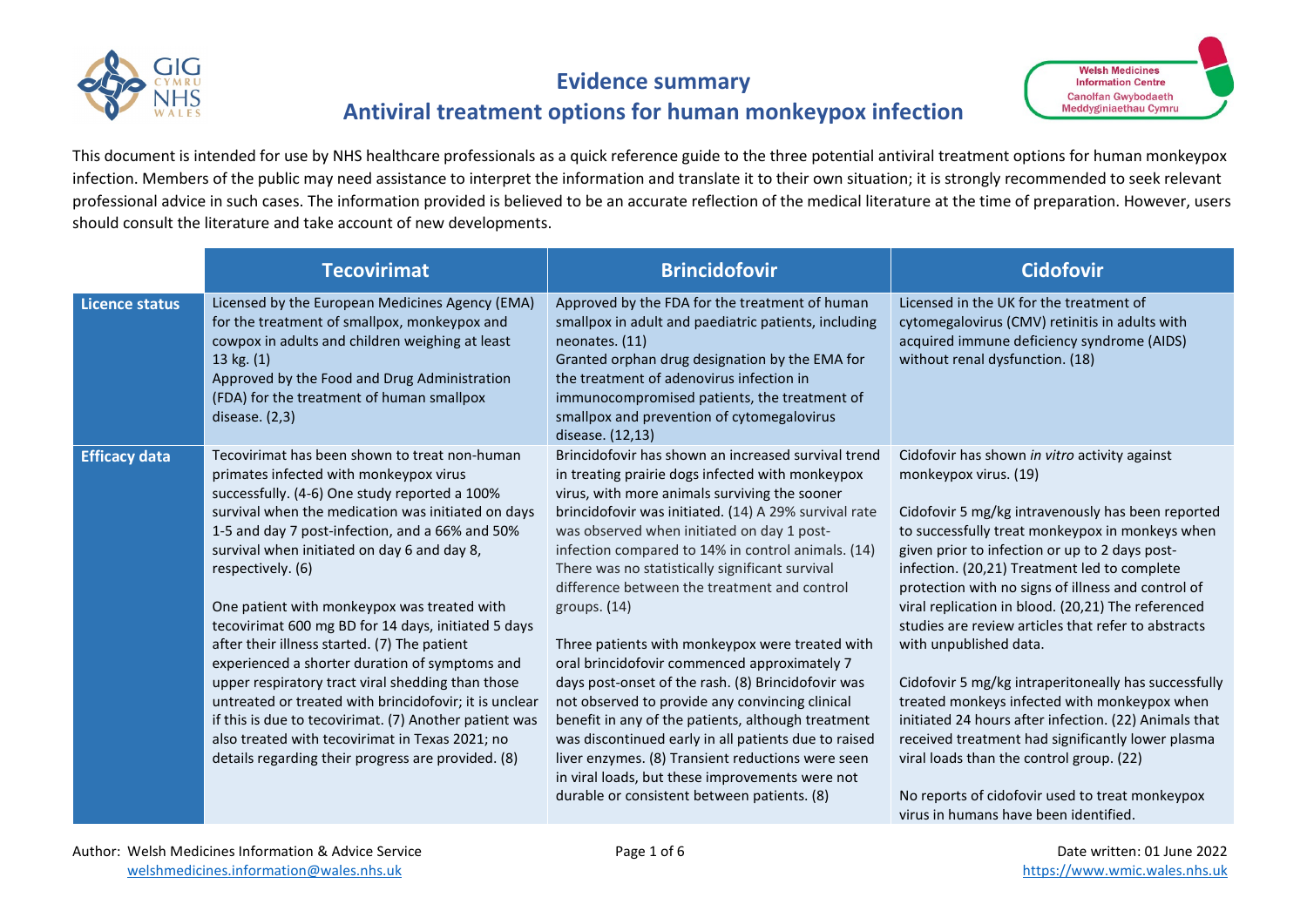|                    | <b>Tecovirimat</b>                                                                                                                                                                                                                                                                                                                                                                                                                                            | <b>Brincidofovir</b>                                                                                                                                                                                                                                                                                                                                                                                                                                                                                                                                                                                                                                                                                                                                                                                                                                                                                                                                                                                                                                                                                                                                                                                                                                                                                                                                                                                                                                                                                                                                                                                                                                                                                                                                                                                                                                                                                          | <b>Cidofovir</b>                                                                                                                                                                                                                                                                                                                                                                                                                                                                                                                                                                                                                                                                                                                                                                                                                                                                                                                                                                                                                                                                                                                                                                                                                                                                                                                                                                                                                                                                                                                                                                                                                                                                                                                                                    |
|--------------------|---------------------------------------------------------------------------------------------------------------------------------------------------------------------------------------------------------------------------------------------------------------------------------------------------------------------------------------------------------------------------------------------------------------------------------------------------------------|---------------------------------------------------------------------------------------------------------------------------------------------------------------------------------------------------------------------------------------------------------------------------------------------------------------------------------------------------------------------------------------------------------------------------------------------------------------------------------------------------------------------------------------------------------------------------------------------------------------------------------------------------------------------------------------------------------------------------------------------------------------------------------------------------------------------------------------------------------------------------------------------------------------------------------------------------------------------------------------------------------------------------------------------------------------------------------------------------------------------------------------------------------------------------------------------------------------------------------------------------------------------------------------------------------------------------------------------------------------------------------------------------------------------------------------------------------------------------------------------------------------------------------------------------------------------------------------------------------------------------------------------------------------------------------------------------------------------------------------------------------------------------------------------------------------------------------------------------------------------------------------------------------------|---------------------------------------------------------------------------------------------------------------------------------------------------------------------------------------------------------------------------------------------------------------------------------------------------------------------------------------------------------------------------------------------------------------------------------------------------------------------------------------------------------------------------------------------------------------------------------------------------------------------------------------------------------------------------------------------------------------------------------------------------------------------------------------------------------------------------------------------------------------------------------------------------------------------------------------------------------------------------------------------------------------------------------------------------------------------------------------------------------------------------------------------------------------------------------------------------------------------------------------------------------------------------------------------------------------------------------------------------------------------------------------------------------------------------------------------------------------------------------------------------------------------------------------------------------------------------------------------------------------------------------------------------------------------------------------------------------------------------------------------------------------------|
| <b>Safety data</b> | The most frequently reported adverse effects<br>include headache (12.3%) and nausea (4.5%). (1)<br>Common adverse effects (≥1/100 to <1/10) include<br>dizziness, abdominal pain, upper abdominal<br>discomfort, diarrhoea and vomiting. (1)<br>In a safety trial, 361 healthy human volunteers<br>received 600 mg BD for 14 days. (9) Severe adverse<br>effects (grade 3 or higher) occurred at a similar<br>frequency to placebo (1.1% in both groups). (9) | In clinical trials experience, diarrhoea, nausea,<br>vomiting, and abdominal pain occurred in >2% of<br>patients; treatment had to be discontinued due to<br>some of these effects. (11) Additional effects that<br>led to treatment discontinuation were vomiting,<br>enteritis, increased ALT, and dyspepsia. (11)<br>Adverse reactions that occurred in <2% of patients<br>include peripheral oedema, decreased appetite,<br>muscular weakness, dysgeusia and a rash. (11)<br>In 392 patients administered with brincidofovir,<br>ALT elevations > 3x the upper limit of normal were<br>reported in 7% of subjects and bilirubin elevations<br>>2x the upper limit of normal were reported in 2%<br>of subjects. (11) These elevations were generally<br>reversible and did not require discontinuation of<br>therapy. (11) Elevated AST levels have also been<br>reported. LFTs should be monitored before starting<br>therapy and while receiving as clinically<br>appropriate. (11) In a recent retrospective<br>observational study, all three patients treated with<br>brincidofovir developed deranged liver enzymes<br>resulting in discontinuation of treatment. (8)<br>Treatment was discontinued after one dose in one<br>patient and after two doses in the remaining two<br>patients. (8) The patients had peak ALT readings of<br>331, 550 and 127 U/L, respectively. (8)<br>In a phase 3 trial, 100 mg twice weekly was<br>administered for up to 14 weeks to prevent<br>cytomegalovirus, all-cause mortality at week 24<br>was 16% in the treatment group and 10% in the<br>placebo group. (11) Due to this, brincidofovir is not<br>indicated for use in other diseases other than<br>smallpox at the licensed dose. (11)<br>Brincidofovir is considered a potential carcinogen,<br>therefore, direct contact with broken or crushed<br>tablets or oral suspension should be avoided. (11) | Dose-dependent nephrotoxicity is the major dose-<br>limiting toxicity related to the administration of<br>cidofovir. (18,23) Cases of acute renal failure have<br>been reported after only one or two doses of<br>cidofovir. (18) Patients must have their serum<br>creatinine and urine protein levels sampled within<br>24 hours prior to administering each dose. (18)<br>Cidofovir should be discontinued if serum<br>creatinine increases by ≥44 µmol/l, or if persistent<br>proteinuria ≥2+ develops. (18) To minimise<br>potential nephrotoxicity, oral probenecid and IV<br>saline pre-hydration must be administered with<br>each dose (see dosing below). (18) White blood cell<br>counts should also be performed before each dose<br>due to the risk of neutropenia. (18)<br>Patients receiving cidofovir for CMV retinitis should<br>have regular follow-up ophthalmologic<br>examinations due to the possibility of uveitis/iritis<br>and ocular hypotony. (18)<br>Very common (≥1/10) side effects include<br>neutropenia, headache, nausea, vomiting, alopecia,<br>rash, proteinuria, blood creatinine increases,<br>asthenia, and fever. (18) Common side effects<br>(≥1/100 to <1/10) include iritis, uveitis, hypotony of<br>the eye, dyspnoea, diarrhoea, renal failure, and<br>chills. (18) An uncommon side effect (≥1/1000 to<br><1/100) includes Fanconi syndrome; any finding of<br>glycosuria, proteinuria, hypouricemia,<br>hypophosphatemia and/or hypokalaemia should<br>prompt consideration of cidofovir-related Fanconi<br>syndrome. (18)<br>Probenecid (which must be administered with<br>cidofovir) must be administered with cidofovir<br>which can cause headache, nausea, vomiting, rash,<br>fever, asthenia and chills. (18) |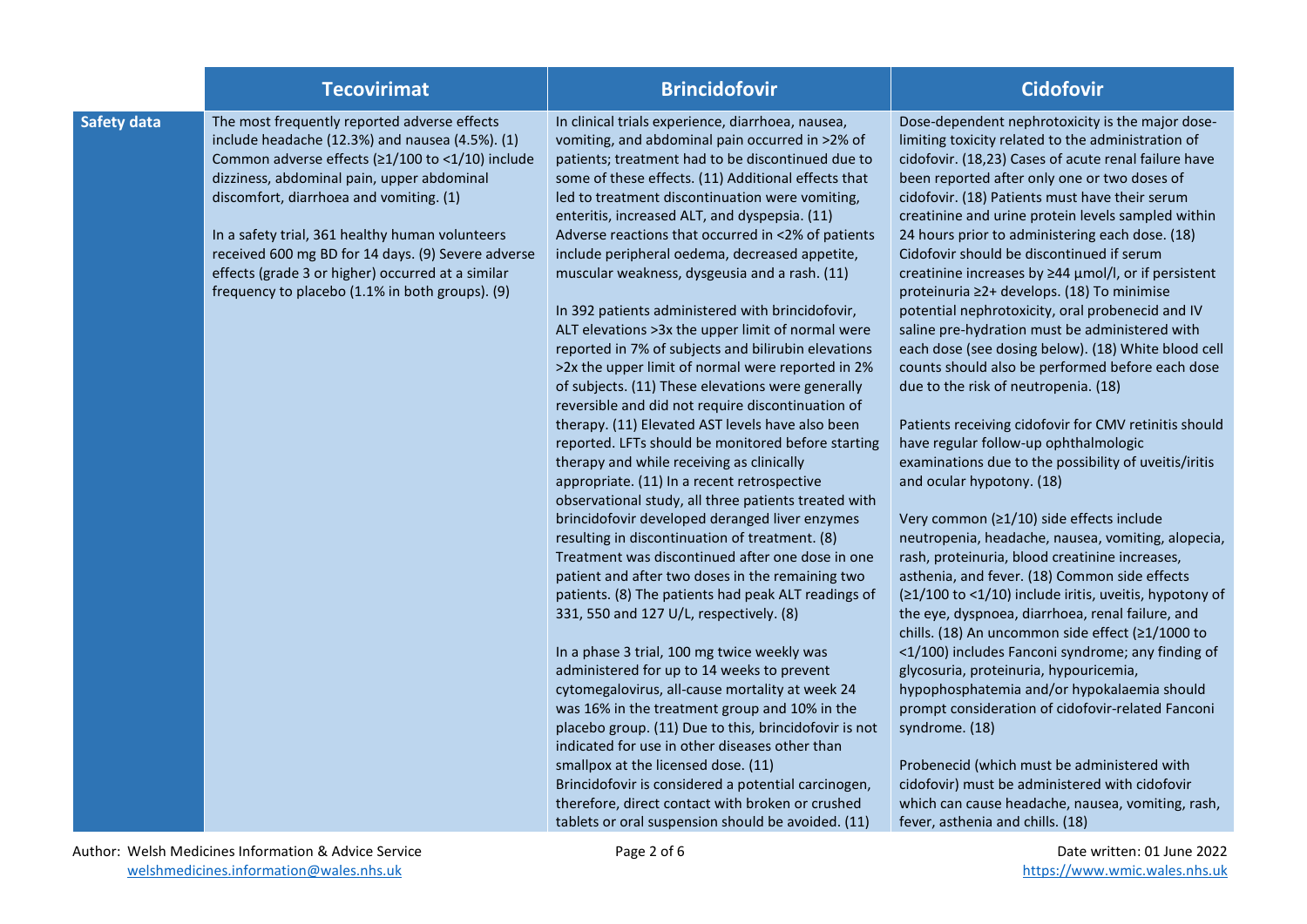|                     | <b>Tecovirimat</b>                                                                                                                                                                                                       | <b>Brincidofovir</b>                                                                                                                                                                                                                                                                                                                                                                                                                                                        | <b>Cidofovir</b>                                                                                                                                                                                                                                                                                                                                                                                                                                                                                                                                                                                                                                                                                                                                   |
|---------------------|--------------------------------------------------------------------------------------------------------------------------------------------------------------------------------------------------------------------------|-----------------------------------------------------------------------------------------------------------------------------------------------------------------------------------------------------------------------------------------------------------------------------------------------------------------------------------------------------------------------------------------------------------------------------------------------------------------------------|----------------------------------------------------------------------------------------------------------------------------------------------------------------------------------------------------------------------------------------------------------------------------------------------------------------------------------------------------------------------------------------------------------------------------------------------------------------------------------------------------------------------------------------------------------------------------------------------------------------------------------------------------------------------------------------------------------------------------------------------------|
|                     |                                                                                                                                                                                                                          | In 23 paediatric subjects aged 7 months to<br>17 years, the adverse reactions and laboratory<br>abnormalities observed with brincidofovir were<br>similar to adults. (11)<br>Brincidofovir may have an improved safety profile<br>over cidofovir. (15) Serious renal toxicity has not<br>been observed during treatment compared to<br>cidofovir. (15)                                                                                                                      | Cidofovir should be reconstituted in a laminar flow<br>biological safety cabinet with appropriate PPE and<br>should be considered a potential carcinogen. (18)                                                                                                                                                                                                                                                                                                                                                                                                                                                                                                                                                                                     |
| Dosing - adults     | Body weight 13kg to <25kg: 200 mg every 12 hours<br>for 14 days (1,3)<br>Body weight 25kg to <40kg: 400 mg every 12 hours<br>for 14 days (1,3)<br>Body weight 40kg and above: 600 mg every<br>12 hours for 14 days (1,3) | When used for smallpox: (11,16)<br>Body weight <10kg: 6 mg/kg once weekly for<br>2 doses (day 1 and day 8)<br>Body weight 10kg to <48kg: 4 mg/kg once weekly<br>for 2 doses (day 1 and day 8)<br>Body weight 48kg and above: 200 mg once weekly<br>for 2 doses (day 1 and day 8)<br>A dose of 200 mg once weekly for 3 doses was<br>selected in a recent retrospective observational<br>study to treat human monkeypox following a<br>discussion with the manufacturer. (8) | For CMV retinitis, a dose of 5mg/kg intravenously is<br>recommended, administered once weekly for two<br>consecutive weeks, followed by a maintenance<br>dose of 5 mg/kg once every two weeks. (18)<br>2g of oral probenecid should be administered<br>3 hours before the cidofovir dose and 1g<br>administered at 2 hours and 8 hours post-dose (for<br>a total of 4g). (18,24,25)<br>Pre-hydration with 1 litre of sodium chloride 0.9%<br>should be administered intravenously prior to each<br>cidofovir infusion. (18,24,25) If patients can<br>tolerate additional fluid, a second 1 litre infusion of<br>sodium chloride 0.9% should be administered<br>simultaneously with the cidofovir dose or<br>immediately after the dose. (18,24,25) |
| Dosing-<br>children | See above<br>Tecovirimat should not be administered to children<br><13 kg body weight. (1) No dose recommendations<br>have been established. (1)                                                                         | See above                                                                                                                                                                                                                                                                                                                                                                                                                                                                   | The safety and efficacy of cidofovir in children<br>below 18 years of age has not been established and<br>is therefore not recommended. (18,24)                                                                                                                                                                                                                                                                                                                                                                                                                                                                                                                                                                                                    |
| <b>Formulations</b> | 200 mg hard capsules. (1)<br>Capsules should be taken within 30 minutes after a<br>moderate or high fat meal. (1)<br>Capsules may be opened and the contents mixed<br>with 30 mL of liquid or soft food. (1)             | 100 mg tablets and 10 mg/mL oral suspension. (11)<br>Tablets should be taken whole on an empty<br>stomach or with a low-fat meal (approximately 400<br>calories, with approximately 25% of calories from<br>fat). (11) Oral suspension should be taken on an<br>empty stomach and can be administered via a<br>nasogastric or gastrostomy tube. (11)                                                                                                                        | 75 mg/mL concentrate for intravenous infusion.<br>(18)                                                                                                                                                                                                                                                                                                                                                                                                                                                                                                                                                                                                                                                                                             |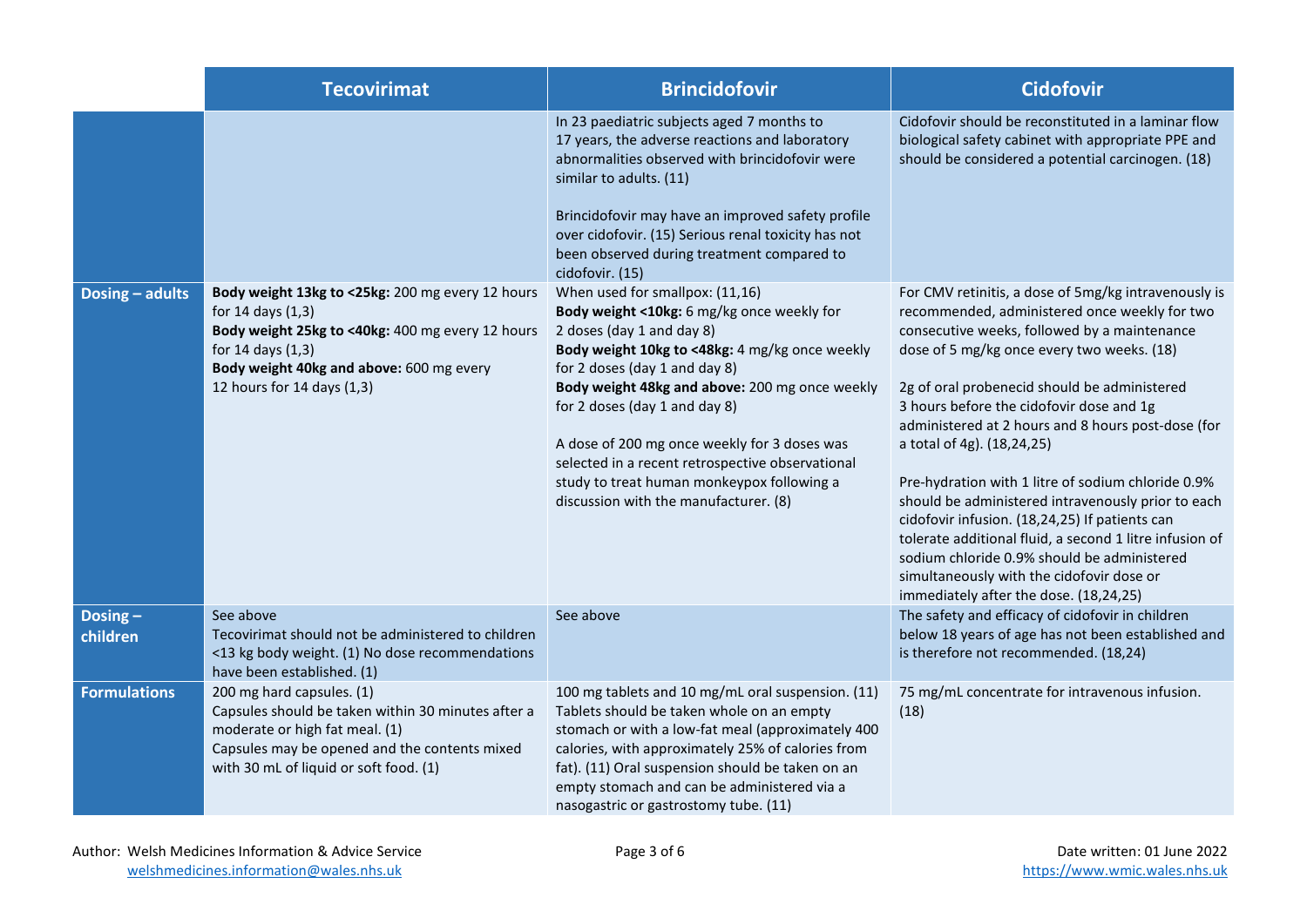|                                     | <b>Tecovirimat</b>                                                                                                                                                                                                                                                                                                                                                                                                                                              | <b>Brincidofovir</b>                                                                                                                                                                                                                                                                                                                                                                                                                                                                                                                                                                                                                                                                                                                                                                                    | <b>Cidofovir</b>                                                                                                                                                                                                                                                                                                                                                                                                                                                                                                                                                                                                                |
|-------------------------------------|-----------------------------------------------------------------------------------------------------------------------------------------------------------------------------------------------------------------------------------------------------------------------------------------------------------------------------------------------------------------------------------------------------------------------------------------------------------------|---------------------------------------------------------------------------------------------------------------------------------------------------------------------------------------------------------------------------------------------------------------------------------------------------------------------------------------------------------------------------------------------------------------------------------------------------------------------------------------------------------------------------------------------------------------------------------------------------------------------------------------------------------------------------------------------------------------------------------------------------------------------------------------------------------|---------------------------------------------------------------------------------------------------------------------------------------------------------------------------------------------------------------------------------------------------------------------------------------------------------------------------------------------------------------------------------------------------------------------------------------------------------------------------------------------------------------------------------------------------------------------------------------------------------------------------------|
| Dosing - renal<br>impairment        | No dose adjustment is necessary for mild,<br>moderate, or severe renal impairment or in<br>patients receiving haemodialysis. (1,3)<br>Caution in severe renal impairment due to limited<br>clinical data. (1)                                                                                                                                                                                                                                                   | No dose adjustment is required for patients with<br>mild, moderate, or severe renal impairment or<br>patients with end-stage renal disease (ESRD)<br>receiving dialysis. (11,16,17)                                                                                                                                                                                                                                                                                                                                                                                                                                                                                                                                                                                                                     | Contraindicated if creatinine clearance ≤55 mL/min<br>or ≥2+ proteinuria (≥100 mg/dL). (18) The<br>manufacturer and renal drug database recommend<br>dosing as in normal renal function with a creatinine<br>clearance >55 mL/min. (18,26) In the USA, a<br>reduction in the maintenance dose from 5 mg/kg to<br>3 mg/kg is recommended for increases in serum<br>creatinine of 300 to 400 micrograms/dL. (25)                                                                                                                                                                                                                  |
| Dosing $-$<br>hepatic<br>impairment | No dose adjustment is necessary for mild,<br>moderate or severe hepatic impairment. (1,3)<br>Caution in severe hepatic impairment due to<br>limited clinical data. (1,3)                                                                                                                                                                                                                                                                                        | Hepatic impairment prior to treatment: no dosage<br>adjustment necessary for mild, moderate, or<br>severe impairment (Child-Pugh A, B, or C)<br>(11, 16, 17)<br>Hepatic impairment during treatment: consider<br>discontinuation if ALT levels remain >10x the upper<br>limit of normal. Do not administer the second<br>(final) dose on day 8 if ALT elevation is<br>accompanied by clinical signs and symptoms of<br>liver inflammation or increasing bilirubin, ALP, or<br>INR. (11,17)                                                                                                                                                                                                                                                                                                              | The safety and efficacy of cidofovir has not been<br>established in patients with hepatic disease, and<br>therefore should be used with caution. (18,27)                                                                                                                                                                                                                                                                                                                                                                                                                                                                        |
| <b>Drug</b><br>interactions         | Tecovirimat and its metabolites are inducers of<br>CYP3A4 and CYP2B6. (1,10) Examples of possibly<br>reduced serum concentrations include<br>carbamazepine, clozapine, phenytoin, hormonal<br>contraceptives, atorvastatin, methadone, sirolimus<br>and tacrolimus. (1,10)<br>Tecovirimat is a weak inhibitor of CYP2C8 and<br>CYP2C19. (1,10) Examples of possibly increased<br>serum concentrations include proton pump<br>inhibitors and repaglinide. (1,10) | Brincidofovir is a direct and reversible inhibitor of<br>CYP1A2, CYP2B6, CYP2C8, CYP2C9, CYP2C19,<br>CYP2D6 and CYP4F2. (11) Brincidofovir is an<br>inhibitor of OATP1B1, OAT1, OAT3 Breast Cancer<br>Resistance Protein (BCRP) and multidrug<br>resistance-associated protein 2 (MRP2). (11)<br>Concomitant use of OATP1B1 and 1B3 inhibitors<br>may increase brincidofovir concentrations. (11)<br>Examples include clarithromycin, ciclosporin,<br>erythromycin, gemfibrozil, protease inhibitors,<br>rifampicin. (11)<br>Corticosteroids, immunosuppressants (cytotoxic<br>chemotherapy, therapeutic immunosuppressant<br>agents) and methotrexate may diminish the<br>therapeutic effect of brincidofovir. (17)<br>Brincidofovir should not be co-administered with<br>intravenous cidofovir. (11) | Potentially nephrotoxic medication should be<br>discontinued at least 7 days before starting<br>therapy. (18) Examples of nephrotoxic medication<br>include aminoglycoside, amphotericin B,<br>pentamidine, and vancomycin. (18,24)<br>Administration of tenofovir disoproxil with<br>cidofovir should be avoided due to the risk of<br>Fanconi syndrome. (18)<br>Probenecid is known to increase the exposure to<br>many substances, including paracetamol, acyclovir,<br>ACE inhibitors, aspirin, barbiturates,<br>benzodiazepines, bumetanide, methotrexate,<br>furosemide, NSAIDs, theophylline and zidovudine.<br>(18, 25) |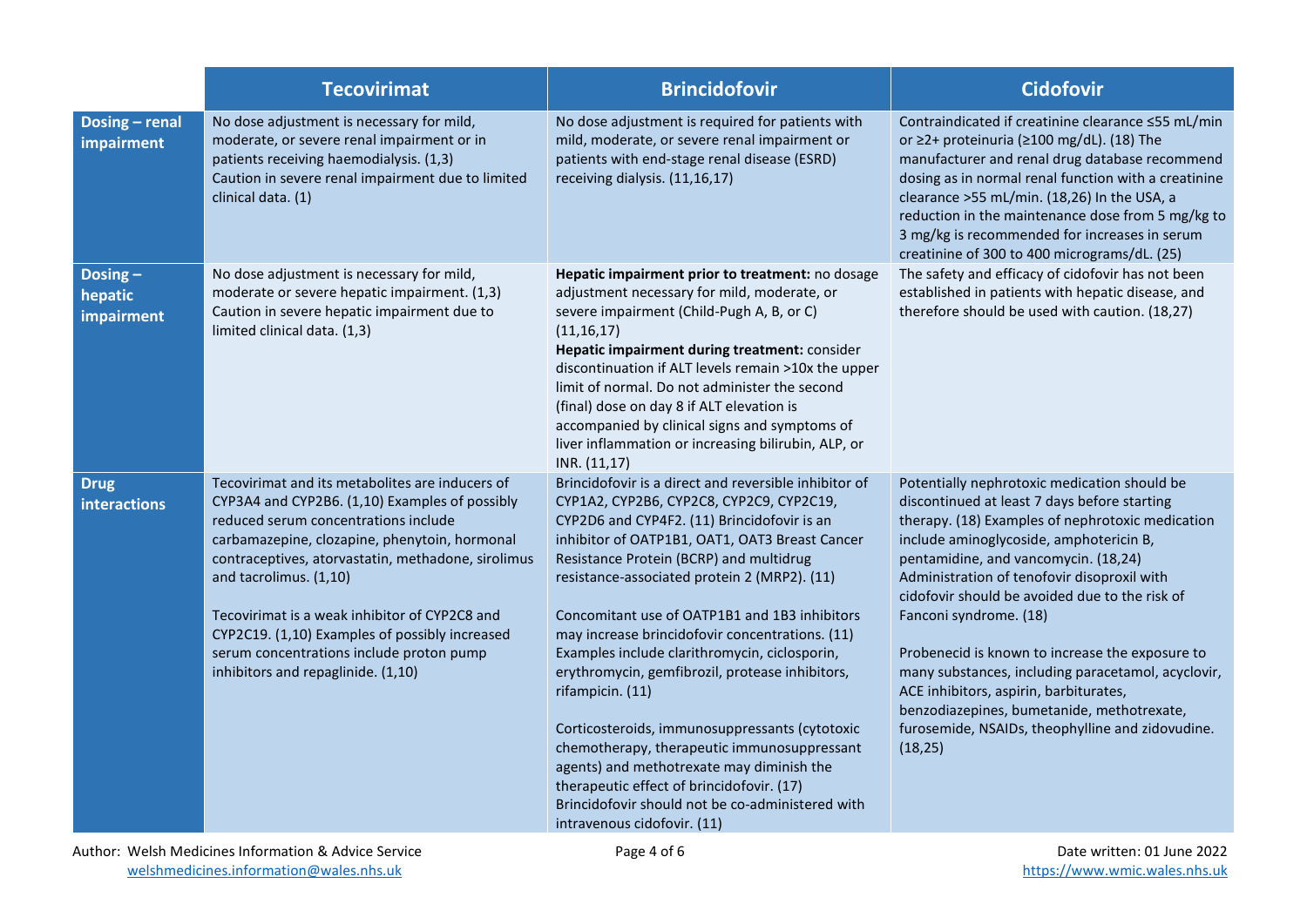|                         | <b>Tecovirimat</b>                                                                                                                                                                                                                                                                                                                                                                                                                                                                     | <b>Brincidofovir</b>                                                                                                                                                                                                                                                                                                                                                                                                                                                                                                                                                                                                                                                                                                                                                                                                      | <b>Cidofovir</b>                                                                                                                                                                                                                                                                                                                                                                                                                                                                                                                        |
|-------------------------|----------------------------------------------------------------------------------------------------------------------------------------------------------------------------------------------------------------------------------------------------------------------------------------------------------------------------------------------------------------------------------------------------------------------------------------------------------------------------------------|---------------------------------------------------------------------------------------------------------------------------------------------------------------------------------------------------------------------------------------------------------------------------------------------------------------------------------------------------------------------------------------------------------------------------------------------------------------------------------------------------------------------------------------------------------------------------------------------------------------------------------------------------------------------------------------------------------------------------------------------------------------------------------------------------------------------------|-----------------------------------------------------------------------------------------------------------------------------------------------------------------------------------------------------------------------------------------------------------------------------------------------------------------------------------------------------------------------------------------------------------------------------------------------------------------------------------------------------------------------------------------|
| Use in<br>pregnancy     | There are insufficient data using tecovirimat in<br>pregnant women. (1,3) Treatment is therefore not<br>recommended during pregnancy. (1,3) Maternal<br>toxicity was not observed in pregnant mice that<br>received doses up to 23 times the recommended<br>human dose. (3)<br>Male mice developed testicular toxicity, including<br>an increase in abnormal sperm and decreased<br>sperm motility. (3) The effects of tecovirimat on<br>fertility in humans has not been studied. (3) | Brincidofovir caused foetal harm to animal models<br>at systemic exposures less than the expected<br>human exposure. (11,16) The manufacturer advises<br>using an alternative therapy when used to treat<br>smallpox. (11)<br>Patients of childbearing potential should undergo<br>pregnancy testing before initiation. Patients should<br>be advised to avoid becoming pregnant and to use<br>effective contraception during treatment for at<br>least two months after the last dose. (11)<br>Male patients with partners of childbearing<br>potential should be advised to use condoms during<br>treatment and for at least four months after the<br>last dose. (11) Based on testicular toxicity in animal<br>studies, brincidofovir may irreversibly impair<br>fertility in those of reproductive potential. (11,16) | Not recommended during pregnancy and in<br>women of childbearing potential not using<br>contraception. (18) Studies in animals have shown<br>reproductive toxicity. (18)<br>As cidofovir is potentially genotoxic, women of<br>childbearing potential should use effective<br>contraception while being treated with cidofovir<br>and for six months following completion. (18) Men<br>are recommended to use effective contraception<br>and not father a child whilst being treated and for<br>three months following completion. (18) |
| Use in<br>breastfeeding | It is unknown whether tecovirimat and its<br>metabolites are excreted into human milk. (1,3)<br>Available data in animals has shown excretion into<br>milk. A risk to the infant cannot be excluded. The<br>manufacturer advises that breastfeeding should be<br>discontinued during treatment. (1)                                                                                                                                                                                    | There are no data on the presence of brincidofovir<br>in human milk, the effects of the drug on the<br>breastfed infant or on milk production. (11,16)<br>When brincidofovir was administered to lactating<br>rats, the medication was detected in milk but not in<br>the plasma of nursing pups. (11,16)                                                                                                                                                                                                                                                                                                                                                                                                                                                                                                                 | It is not known if cidofovir is present in breast milk,<br>therefore a risk to neonates/infants cannot be<br>excluded. (18,24) Breastfeeding should be<br>discontinued during treatment with cidofovir. (18)                                                                                                                                                                                                                                                                                                                            |

### **Limitations:**

Consult the Summary of Product Characteristics before prescribing, including probenecid if using cidofovir. Data regarding the use of tecovirimat and brincidofovir in humans to treat monkeypox is from retrospective observational case studies. No information regarding the use of cidofovir to treat monkeypox virus has been identified. Information regarding intravenous cidofovir to treat monkeypox virus in non-human primates is from review articles that reference conference abstracts with unpublished data.

#### **References:**

- 1. Tecovirimat SIGA: EPAR Product Information. European Medicines Agency (EMA). 28 Jan 2022 [cited 26 May 2022]. Available from: <https://www.ema.europa.eu/en/medicines/human/EPAR/tecovirimat-siga>
- 2. Tecovirimat. Specialist Pharmacy Service (SPS). 2022 [accessed 26 May 2022]. Available from[: https://www.sps.nhs.uk/medicines/tecovirimat/](https://www.sps.nhs.uk/medicines/tecovirimat/)
- 3. Tecovirimat. In: IBM MICROMEDEX® DRUGDEX®. Truven Health Analytics, Greenwood Village, Colorado, USA, 2022 [cited 26 May 2022]. Available from: <http://www.micromedexsolutions.com/>